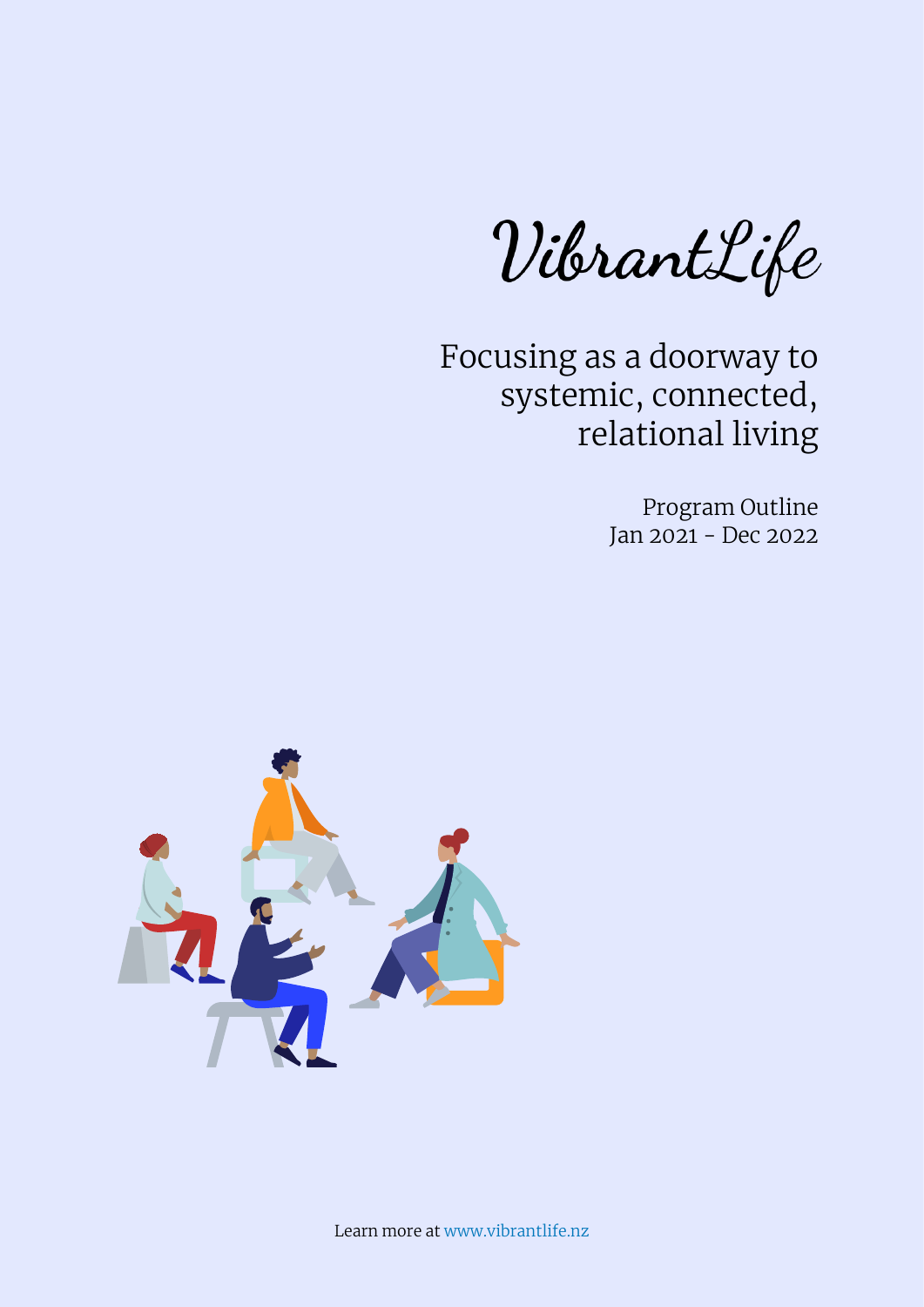# **Content**

| <b>About Focusing</b>                                           | 3              |
|-----------------------------------------------------------------|----------------|
| Focusing for therapists                                         | 3              |
| <b>Focusing for Life Oriented Systems</b>                       | 4              |
| <b>About Me</b>                                                 | 4              |
| Inclusivity                                                     | 4              |
| My Background                                                   | 4              |
| Education                                                       | 4              |
| <b>Professional Training</b>                                    | 5              |
| Memberships                                                     | 5              |
| <b>About this Programme</b>                                     | 5              |
| Introduction                                                    | 5              |
| <b>TIFI Diversity Statement</b>                                 | 5              |
| Focusing as a doorway to Systemic, Connected, Relational Living | 6              |
| Part 1 - Listening to ourselves                                 | 6              |
| Part 2 - Listening to Ourselves and Our Partner                 | 6              |
| Part 3 - Using the 'felt sense' as a guide                      | $\overline{7}$ |
| Part 4 - Felt sense in relationship                             | 8              |
| <b>Dates &amp; Times</b>                                        | 9              |
| <b>Schedule</b>                                                 | 9              |
| <b>First Year</b>                                               | 9              |
| Second Year                                                     | 9              |
| <b>Assessment</b>                                               | 9              |
| <b>Certification</b>                                            | 10             |
| <b>Attendance</b>                                               | 10             |
| Fees                                                            | 10             |
| 1.<br><b>Program Fees</b>                                       | 11             |
| <b>Trainee Membership Fees</b><br>2.                            | 11             |
| 3. Certification Fees (optional)                                | 11             |
| 4. Supervision Fees (optional)                                  | 11             |
| <b>Refunds &amp; Cancellation</b>                               | 12             |
| <b>More information</b>                                         | 12             |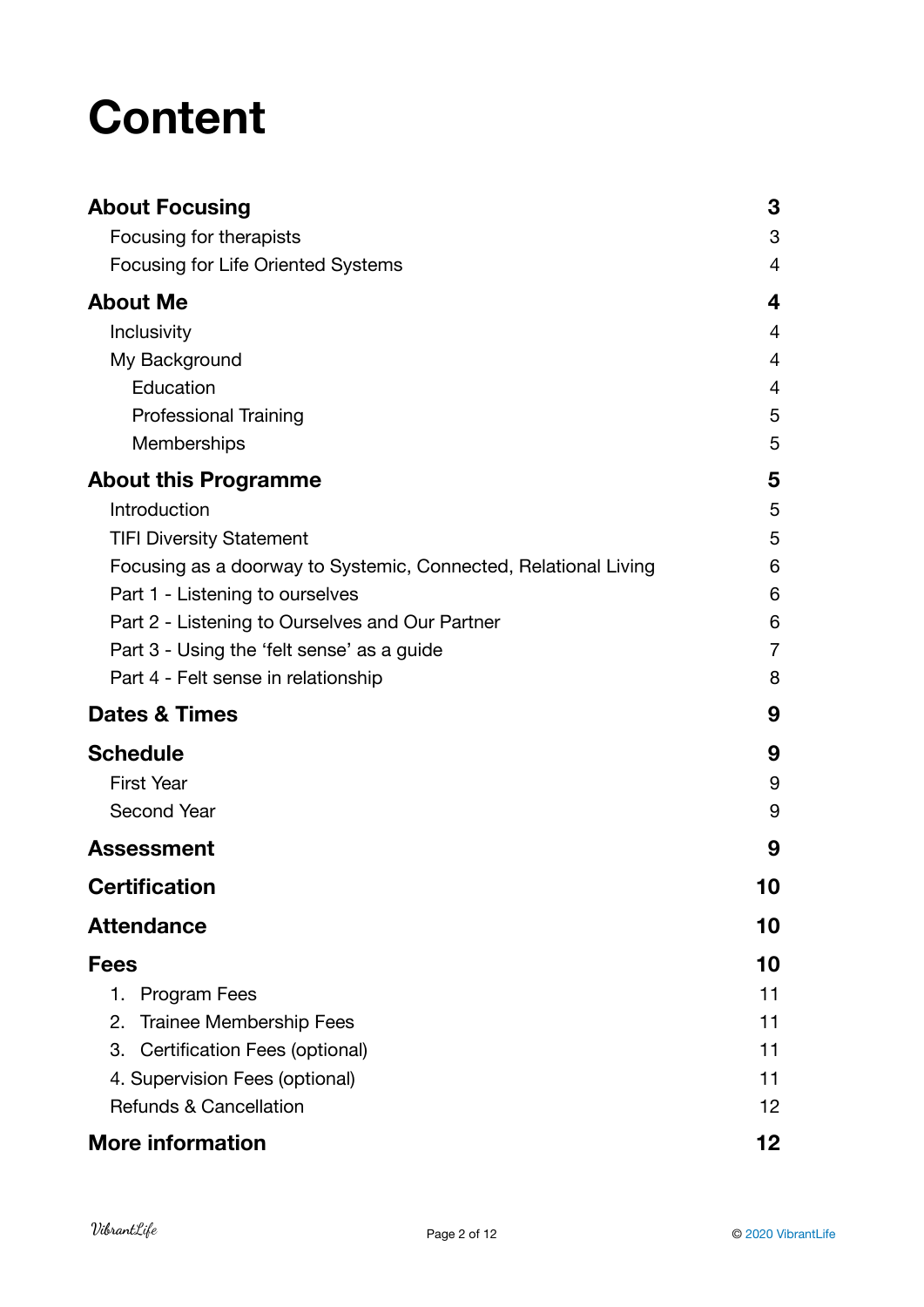# <span id="page-2-0"></span>**About Focusing**

Focusing is an approach to tuning in to one's deeper implicit knowing. Gendlin's "Philosophy of the Implicit" can be used in various ways, one of which is Focusing. Focusing in practice is a way of delving deeper into your experience by becoming aware of that which is present but hasn't yet become fully conscious, something on the horizon of your awareness but that is easily skimmed over and not noticed. It's not something completely unconscious, but just out of your grasp or on the tip of your tongue and not yet expressed. It can feel like it does when you awake from a dream and you must stop to notice it, or how it is to be in a totally new place and taking in your surroundings that you have no name for yet. In Focusing we deliberately slow down and see that unknown.

When we grasp what our "inner process" is saying and really listen it is very helpful and always surprising. It also lightens our mental load, as we were already aware of the totality of the information somewhere in our bodies. After tuning-in, we now know more of what was there in the depths. We feel relief as we are clearer about our experience, we can see it head on. Now we have more choice, we can get the right distance, we can have space by separating our self from the emergent thing we were meshed in.

"*Experience is a myriad richness. We think more than we can say. We feel more than we can think. We live more than we can feel. And there is much more still."* - Gene Gendlin

In Focusing its like we put the lights onto our experience rather than walking around in the dark. It sounds really difficult to 'turn the lights on', but Gendlin made clear learnable steps which you can practice and teach your clients or bring to your other relationships, work or art. Perhaps you've already tried to turn the lights on with mixed success. When it's tough you feel disappointed, but you should take heart in the knowledge that we are relational beings and we can do things with other people which we can't do by ourselves. By ourselves we can't sustain a curious attitude easily, so we shut down to a part of ourselves. Maybe cultural troubles, trauma or disappointing past experience makes this hard for you. In these occasions we may find another person's encouragement helps us to be more gentle with ourselves. We cannot force it, but when we become able to pause and focus, something comes, life moves forward.

While we can do this by ourselves, Focusing within the context of a relationship is very rich and helpful. Learning to Focus with another person helps us communicate, to listen to each other, to slow down in places where we are often triggered into reactivity. It helps us to really try to hear what is going on, what the other person is saying without having to agree or change the situation. Focusing isn't another technique or an abstract philosophy but a way of being with oneself, alone or in community. The Focusing attitude is one of openness and presence. We cultivate it in relationship and by pausing and when we focus the attitude is strengthened. In this way Focusing connects to nonviolence, spiritual beliefs and as Gendlin says, 'carrying forward', natural, simple, non-dogmatic curiosity. If we are trying to develop our performance and creativity having someone guide us in a new way of approaching the problem can be a great help. We are social mammals, and find safety and stability through relationships we can trust.

# <span id="page-2-1"></span>Focusing for therapists

Gendlin's work has been awarded five times by the American Psychological Association, and Focusing-oriented Therapists can use their felt sense experience as a sub-process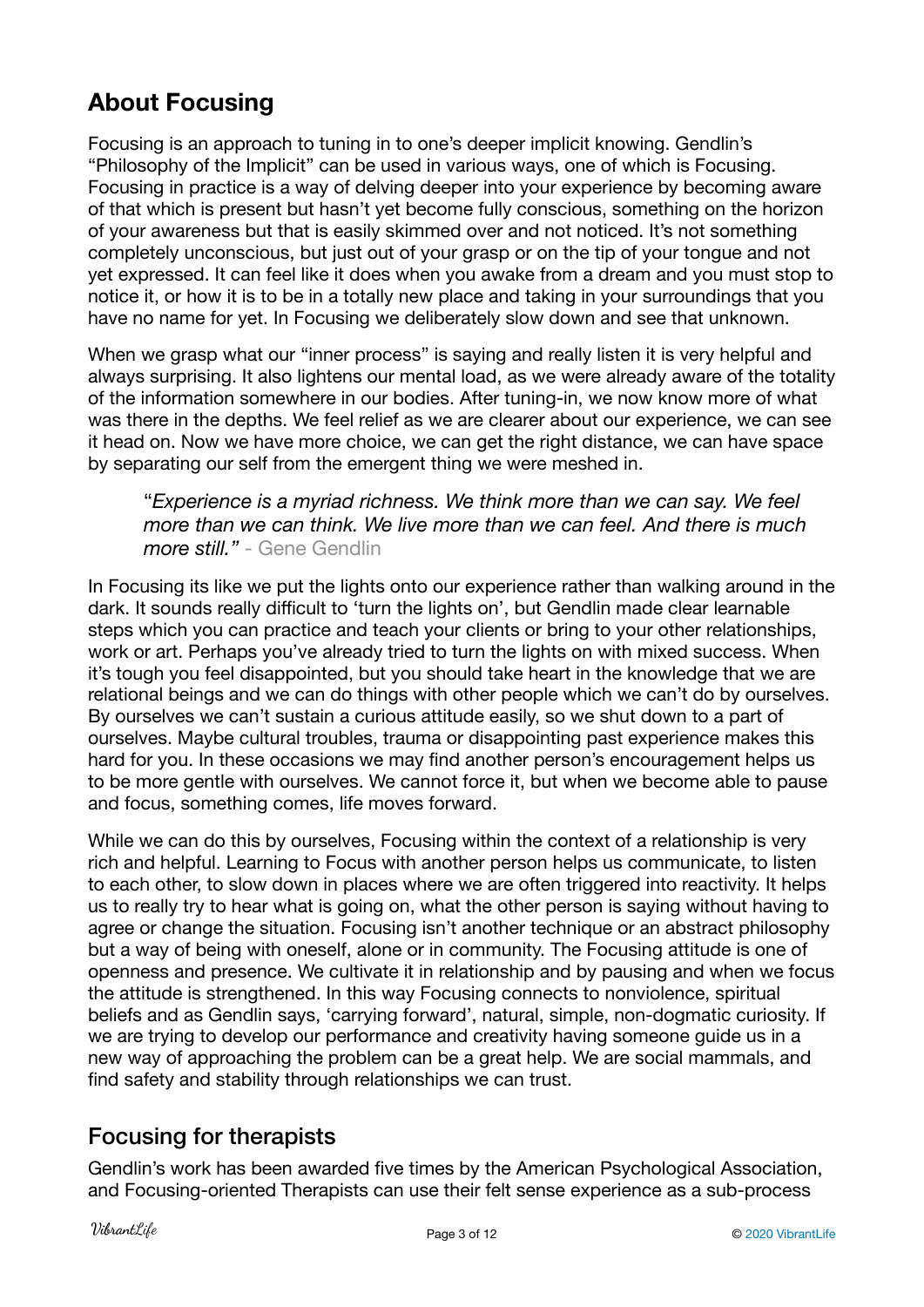that complements any other therapeutic process, bringing greater depth and clarity to the client about their own therapeutic process. Focusing would inform the work of not only Psychotherapists but also bodyworkers, coaches and healers who value holistic and relational approaches. It invites a fresh, curious attitude and results in creative change.

#### <span id="page-3-0"></span>Focusing for Life Oriented Systems

As the pressures on our world mount so is people's interest in engaging with the land through animist (living) relationship. Focusing offers a direct link with noticing "life energy" which is not dependant on any special belief system or tied to any culture. This makes Focusing a useful modality for "western" people who do not have indigenous links to land reverence and don't hold the belief that other beings, ancestors or the elements and land are obvious sources of relationship. Focusing offers us a way to heal from that separation and to grow in confidence as allies of the natural world, and avoids culturally appropriating from traditions which are not our own. Some Indigenous Psychotherapists have used Focusing models to express their work and being an ally to Indigenous healers and leaders is one of the many ways Focusing can have active political and anti-racist and anti-white-supremacist outcomes.

# <span id="page-3-1"></span>**About Me**

I have lived and worked in many different cultures and enjoy working with people from all over the world. I've lived in the UK, Dubai, Singapore, India, Germany, Hong Kong and I'm now based in Auckland, New Zealand. I have an extensive career in Education and Counselling and Therapy and have studied around the world both online and in person. I am LGBTQI+ friendly and open and welcoming to everyone. You can see my background, training and memberships below and if there is something specific you would like to know, I encourage you to reach out and ask. [Contact Me.](https://vibrantlife.nz/contact-me/)

#### <span id="page-3-2"></span>**Inclusivity**

I work with people from many backgrounds and life experiences. I welcome people who have experiences of being differently abled, other than White, heterosexual, cis gendered and neurotypical and hope to be able to listen and make this relational experience one which responds to you, rather than you having to fit with it. This course follows the values of Ti Tiriti here in Aotearoa where the Tangata Whenua are recognised as the people with ongoing stewardship of the land and self determination for themselves and others. I am a supporter of Waka Oranga a local organisation of Indigenous Psychotherapists and wish to uphold the values of partnership and ongoing negotiation with Māori through Ti Tiriti partnership.

# <span id="page-3-3"></span>My Background

#### <span id="page-3-4"></span>Education

- M.Sc — [Person-Centred Counselling and Psychotherapy, University of Strathclyde, UK](https://www.strath.ac.uk/courses/postgraduatetaught/counsellingpsychotherapy/)
- P. Grad Cert Special Needs Education, University of Nottingham, UK
- M.Sc Education for Sustainability, University of London
- AMI 6-12-year-old Montessori Teacher Training, Dublin
- AMI 2.5-6-year-old Montessori Teacher Training, Mumbai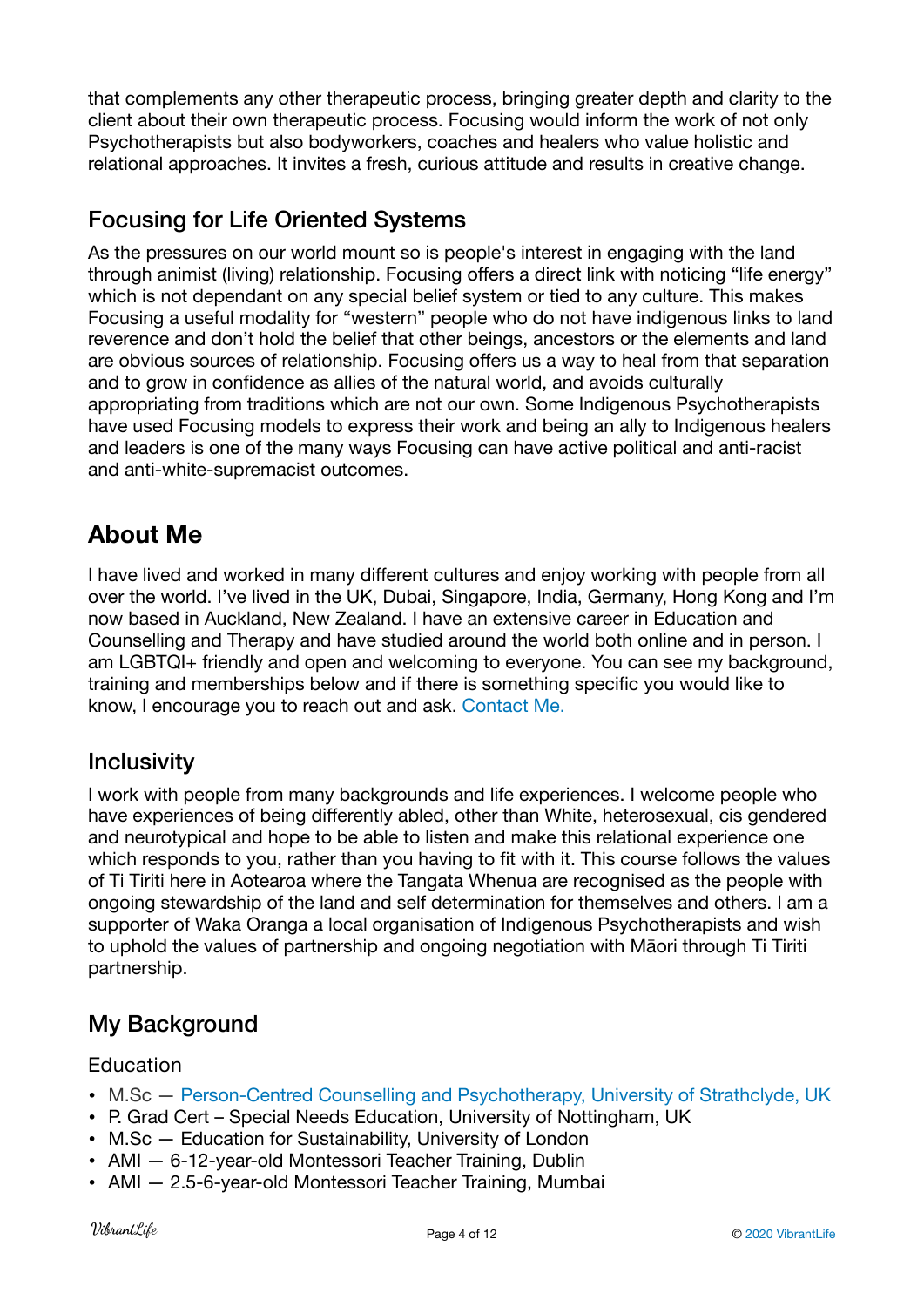#### <span id="page-4-0"></span>Professional Training

- Certified Brainspotting Therapist, [Brainspotting International](https://brainspotting.com/)
- Focusing-Oriented Therapist and Trainer Training, [The Focusing Institute, NYC](https://focusing.org/)
- Level 1 & 2 Training in [Gottman Method Couples Therapy](https://www.gottman.com/about/the-gottman-method/)
- Working with Complex Trauma — [Complex Trauma Therapist Network, UK](https://www.complextrauma.uk/)

#### <span id="page-4-1"></span>Memberships

- [The International Focusing Institute \(FOT\) Registered Focusing Oriented Therapist](https://focusing.org/)
- Brainspotting International Certified Brainspotting Therapist
- [New Zealand Association of Counsellors \(NZAC\) Registered Provisional Member](http://www.nzac.org.nz/)
- [World Association for Person-Centred and Experiential Psychotherapy and Counselling](https://www.pce-world.org/)
- Waka Oranga Associate Member

# <span id="page-4-2"></span>**About this Programme**

#### <span id="page-4-3"></span>Introduction

This programme provides a rigorous pathway towards recognition or certification with The International Focusing Institute (TIFI). TIFI is an international, cross-cultural organisation dedicated to supporting individuals and groups world-wide who are practicing, teaching and developing Focusing and its underlying philosophy. The International Focusing Institute is committed to the promotion of Focusing and encourages a wide variety of Focusing-based applications and educational methodologies. It also serves as a catalyst for Focusing research, an information hub and custodian of Focusing-related literature, and provides physical and virtual meeting spaces for education, dialogue and interaction. In these and other ways, the International Focusing Institute is committed to sharing and advancing the work of its founder, Eugene Gendlin, and those who have built on his legacy.

The Diversity Statement, approved by the Board of Directors in 2009 is worth quoting in full as it speaks to the relational, organic nature of this course and the institute as a whole in affirming humanity, life and diversity over mechanical, technocratic and bureaucratic standardisation. This underpins our journey from the very beginning as we navigate how to work together over the coming two years.

# <span id="page-4-4"></span>TIFI Diversity Statement

Focusing is a practice that honours what arises freshly in the moment. Frozen structures of any kind are antithetical to the ethic of Focusing. Therefore, The International Focusing Institute takes as a core value the principle that the practice of Focusing, how it is taught by certified Focusing teachers, and its application in different fields will not be standardised. Diversity of approaches will be protected. Constructive critiques among Focusing Trainers or between the Institute and individuals presenting or applying Focusing are welcome and should be offered by means of open, respectful communication. The Institute itself will seek to honour the values of non-standardisation in its operations while recognising that tension can arise between maximum diversity and the need for effectiveness and efficiency in meeting its goals.

All of this information and more can be seen at <https://focusing.org/more/about-institute>.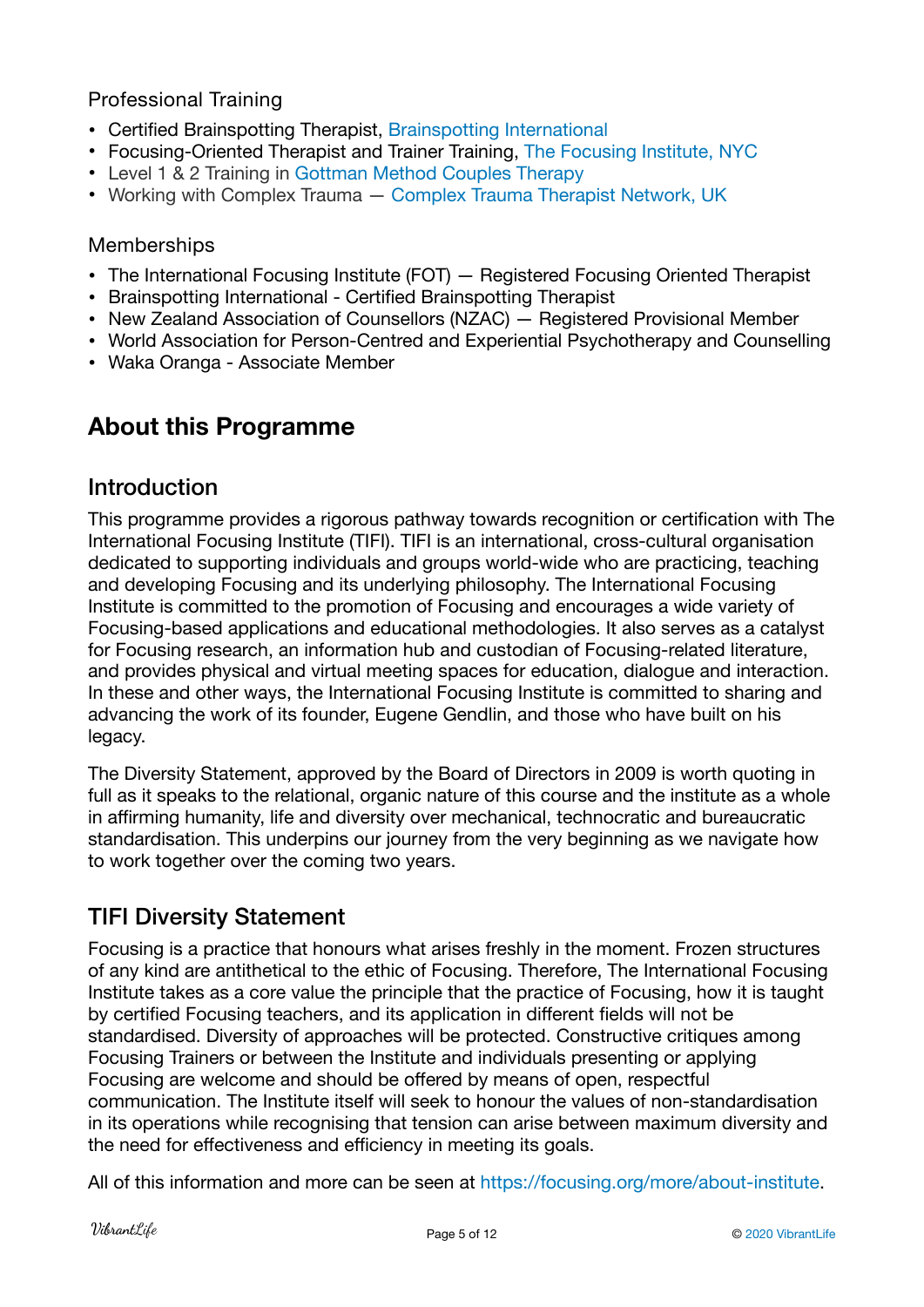# <span id="page-5-0"></span>Focusing as a doorway to Systemic, Connected, Relational Living

This programme has four main phases, which build on each other and interrelate;

#### <span id="page-5-1"></span>Part 1 - Listening to ourselves

We start by developing a solid grounding in the steps of Focusing.

Using the felt sense to listening to oneself and the parts of self. Apply these skills of listening to self to resonant guiding of a partner in dyads. Practicing initial skills will be our sole task for the first part of the programme and these will continue to be developed through the mid course where we explore intermediate and the latter part where advanced skills practice coupled with the possibilities of teaching initial skills to nonfocusers.

Initial Skills:

- Focuser can sense the body, be with it, from inside.
- Focuser can get a "felt sense," a physical sensation that contains meaning and pertains to a particular situation, for example, an issue with one's work, a creative project or a relationship.
- Focuser can recognise how a felt sense differs from feelings and emotions.
- Focuser can recognise when words or images have come directly from the felt sense.
- Focuser is able to notice what would feel right to say from the felt sense of a particular situation.
- Focuser knows when a decision regarding the situation "sits right" and when it does not.
- Focuser can name or describe the crux of a situation in a way that "fits" the felt sense.
- Focuser is able to recognise a distinct bodily knowing even when she/he has no words yet to describe it.

Here we will discuss the basic model of Focusing and being with the Felt Sense, readings by Gendlin, experiential practice and discussions of video clips. Models such as the Iceberg, Clearing the space, using the 12 Avenues, finding the 'crux' of the situation in a way which fits the felt sense. In our Focusing Partnerships we are primarily guiding ourselves and asking for directions we would like to receive, asking our partners to help us clear a space, try a new avenue, help us relate to our inner client as necessary and using our voice to provide feedback to our listeners. As listeners we begin to track our felt sense of listening to the speaker guide themselves and how it feels to assist.

#### <span id="page-5-2"></span>Part 2 - Listening to Ourselves and Our Partner

In the second half of the first year we continue with the above, now also discussing readings on Focusing Supervision and the client's client will be key areas of study. The Clients Client is a gentle introduction to using 'parts models' with Focusing as they spontaneously arise without any and with a clear understanding of how 'parts work' is different from working with dissociative identity disorder (DID) which is not part of the training on this programme. We will continue to work towards clearly locating the 'crux', feeling more confident and clear and so able to be comfortable in our partnerships. As listeners we become able to differentiate strands of our felt experience and so find and maintain the 'right distance', especially when the sensation is not one which is immediately comfortable.

In our partnerships as listeners we begin to offer suggestions to the speaker based on impulses which come from our felt sense. We begin this phase by offering 1-3 word reflections, occasional suggestions, and tracking our felt sense. As speakers we become VibrantLife Page 6 of 12 **Decision COVID-2020** VibrantLife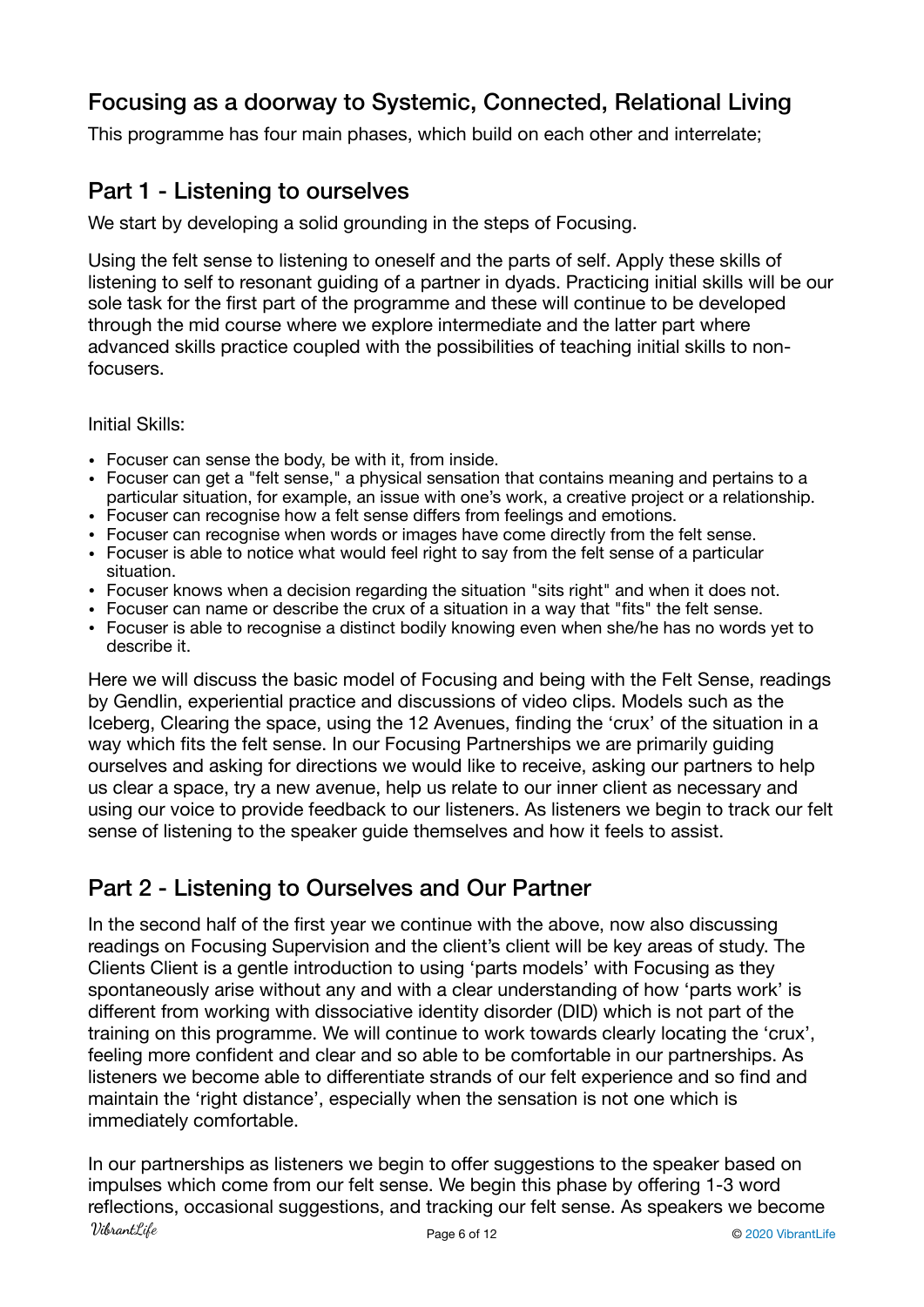accustomed to following our felt sense and noticing the effect of our listeners works on our process, checking how the words 'fit' with the felt sense and either asking for more or less words, and becoming more confident asking for what we want.

### <span id="page-6-0"></span>Part 3 - Using the 'felt sense' as a guide

In the third section we continue as above, as listeners becoming accustomed to following our felt sense to make suggestions and being ready to listen with our felt sense to it's effect on the speaking focuser. We will guess into if the speaker has a friendly, curious attitude or not and help the speaker to slow down, back up, be curious with the difficulty or blank itself rather than 'push on'. As the listener we offer suggestions to our partner if we sense they are too close to an issue. We will learn about the Brainspotting technique of Gazespotting to help focusers who seem too distant, close or to be having difficulties moving from one idea to another, to help them resource and bring friendly curiosity.

#### Intermediate Skills

- Focuser is able to access a felt sense easily and comfortably.
- Focuser can stay with and return to a felt sense, so that it is a stable referent even as it may open and shift.
- Focuser recognises and is comfortable with the experience of not wanting to attend to a particular situation or bodily knowing.
- Focuser knows how to stay near something difficult, neither leaving it nor going further into it.
- Focuser is able to find a "right distance" from difficult or complex issues.
- Focuser is able to have self-empathy, friendly attitudes toward oneself and the bodily knowledge that arises, even when it involves suffering or seemingly "negative" things.
- Focuser can easily get a felt sense of what is in the way when friendly attitudes seem impossible.
- Focuser is able to identify the several "situations" being carried by her/his body just now, and to "place" them one at a time, gently, at some distance from the body. Each placing brings a release of tension in the body.
- Focuser is able to connect intellectual understanding with bodily knowing, and to carry on a dialogue between the two.

While we develop intermediate Focusing Partnership skills will also consider Polyvagal theory and disassociation, Brainspotting techniques, and Focusing with dreams as ideas which may inform how we listen. Focusing here is understood as a relational rather than individual practice aligned with Deep Ecological and Existential Therapy with the felt sense carrying forward 'life' energy. We will take practical readings from Gene's philosophy such as ' A Theory of Personality Change', and Preston, Talking Philosophy as well as The Complex Trauma Network UK, David Grand (Brainspotting) and Let your Body Interpret your Dreams.

In our partnerships we will see how our ability to maintain the 'right distance' can be aided the use of eye positions in a client centred way, to resource and stay with a process which has minor dissociative elements. We will begin to connect the idea of a bodily knowing with an intellectual understanding and both an internal dialogue with our own logical and felt parts and in the context of the Focusing Partnership where we begin to dip in and out and between relationally.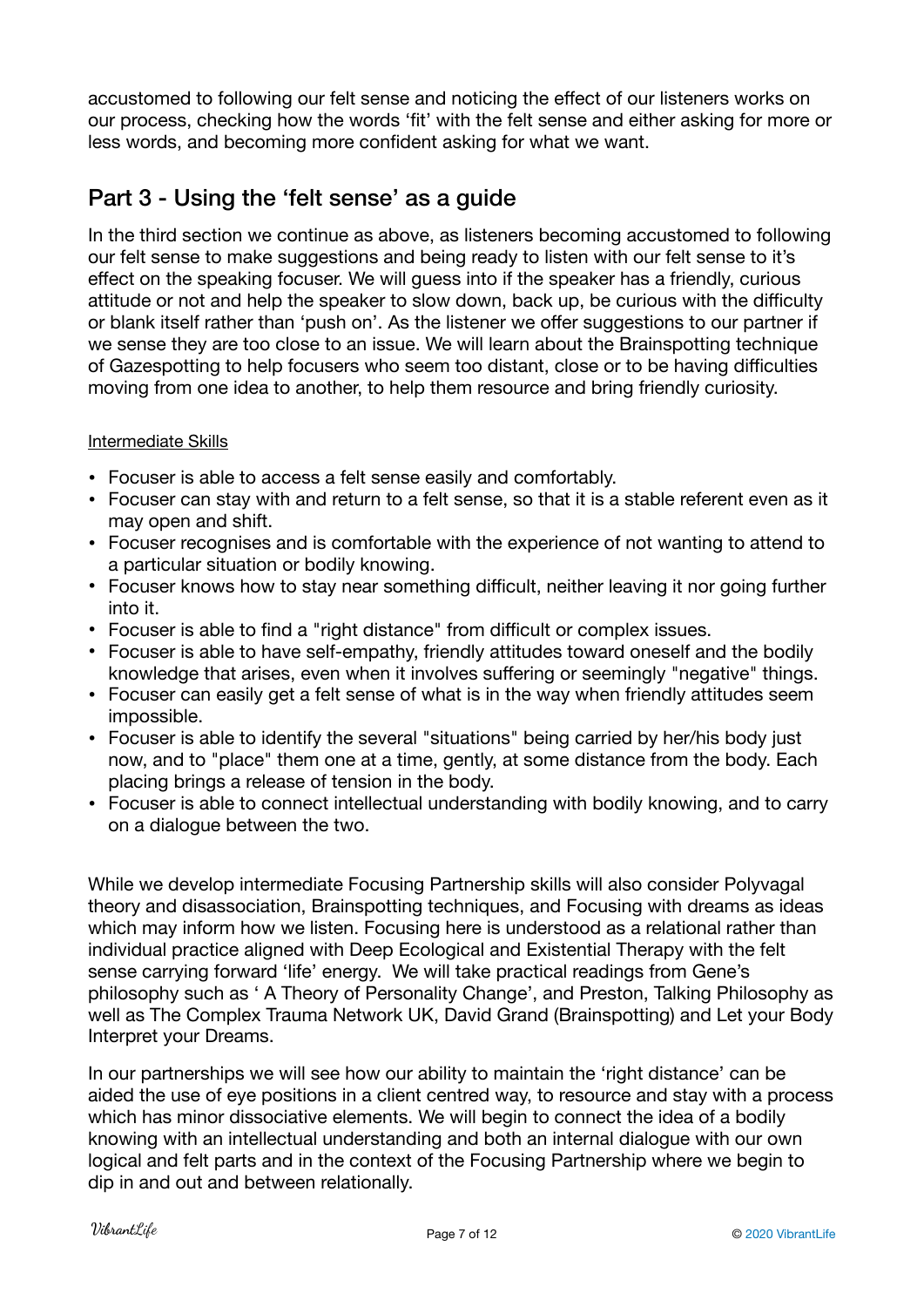We begin to guide our partner, making tentative guesses about what kind of intervention might be helpful guided by our own

## <span id="page-7-0"></span>Part 4 - Felt sense in relationship

In the final part of the programme, which will span most of our time together we will develop the intermediate listening skills to with both living systems through the process model (which point to right brain, connected to self, relating to the earth, other than humans and ancestors) and how to bring a Focusing awareness to where the unit model has been over extended to life-oriented processes (left brain, disconnected, traumatised, producing dominating, colonialist, patriarchal and supremacist institutions and systems), searching for a new way of being.',

- Focuser is able to attend to a felt sense and allow many aspects of it to emerge.
- Focuser often finds whole new fields or "subtexts" emerging from a felt sense.
- Focuser can let the subtexts inform a resulting decision on an issue.
- Focuser can choose to wait for subtext changes before taking action on a particular situation.
- Focuser recognises new possibilities within a situation, which were not apparent from the original "given facts." New facts can be formulated.
- Focuser can discover new questions arising from the felt sense of a situation, leading to a new gathering of information.
- Focuser is able to make better decisions based on greater bodily knowledge.
- Focuser finds an expanded bodily-sensed realm in which one can move between different "places," clusters, and attitudes.
- Focuser can choose to live from the intricacy which is now always accessible.
- Focuser experiences a sense of reliable safety inside.

We will discuss topics such as philosophy, indigenous focusing, animism and working with the ancestors. In our Partnerships we bring our attention to the felt shifts during a Focusing experience and how each one carries forward the next, pausing to notice and allow "subtexts" appear and develop clearly, using Focusing to make decisions, find new possibilities, new information to arise which is both cognitive and implicit an expanded sense of bodily knowing arises and a greater sense of intricacy and reliable safety emerges.

During this phase, candidates for certification will send in videos of them guiding nonfocusers, teaching non-focusers and they will have an experience of Focusing Supervision.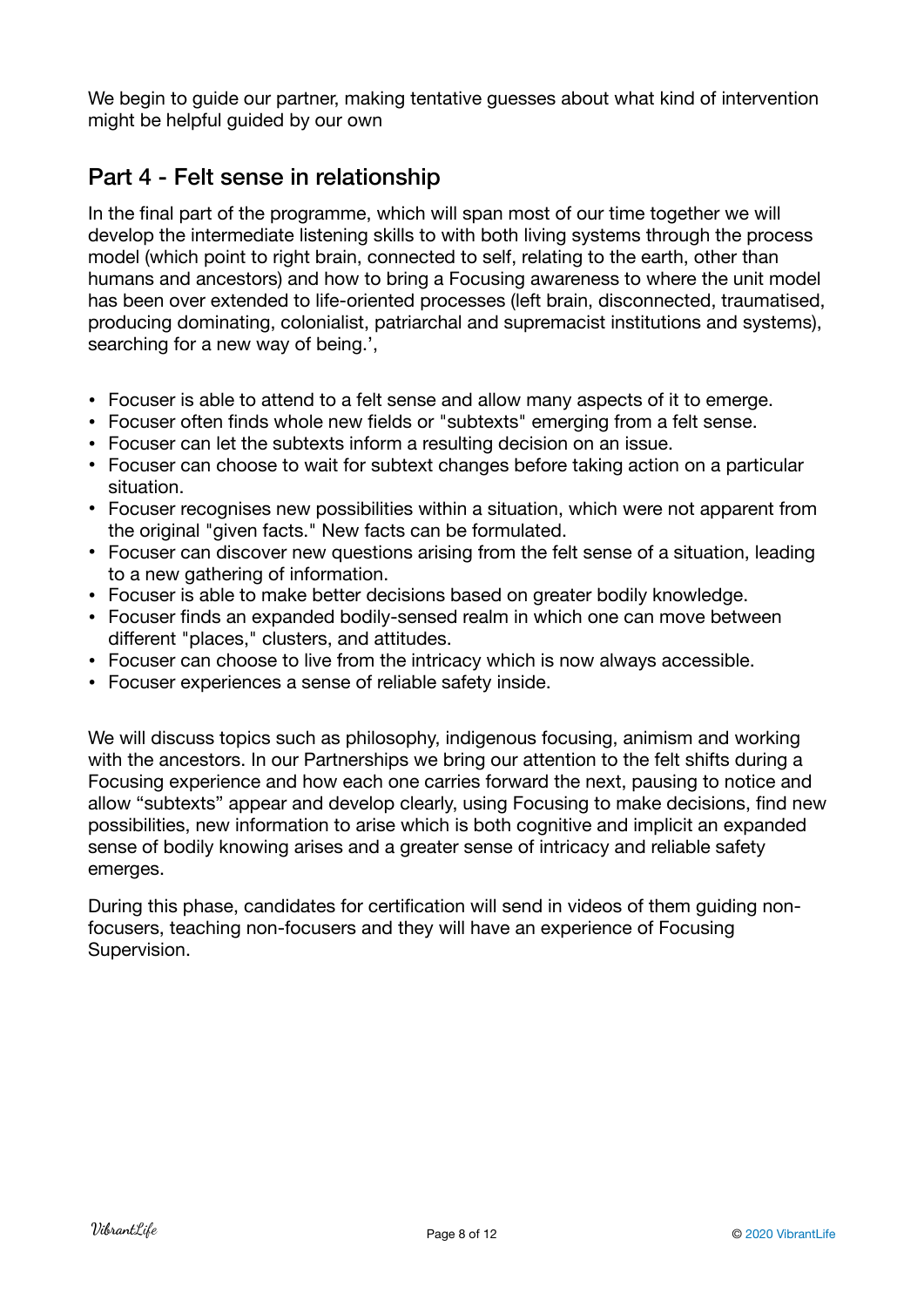# <span id="page-8-0"></span>**Dates & Times**

The exact dates and times will be arranged as a group and are therefore flexible. You can see the general schedule below.

New Zealand: 7pm - 10:30pm

[See it in your time zone here.](https://www.timeanddate.com/worldclock/fixedtime.html?msg=Focusing+as+a+doorway+to+Systemic,+Connected,+Relational+Living&iso=20210106T19&p1=22&ah=3) Note daylight savings time will mean the time will shift a little throughout the year.

# <span id="page-8-1"></span>**Schedule**

Exact dates and times will be arranged as a group, but the general schedule will look like this:

#### <span id="page-8-2"></span>First Year

- Before the year starts, we will meet together for a 1-1 focusing session.
- Once per month, we will meet as a whole group for 3.5-4hr call.
- Once per month, you will meet with your "small group" practise group.
- Once per week, you will have a dyad with your focusing partner. Partners will change every 6 months.

#### <span id="page-8-3"></span>Second Year

- Before the second year starts, we will meet together for a 1-1 focusing session.
- Once per month, we will meet as a whole group for 3.5-4hr call. (10 total)
- Once per month, you will meet with your "small group" practise group.
- Once per week, you will have a dyad with your focusing partner. Partners will change every 6 months.
- Once throughout this year, you record a session with a client and submit it for assessment.
- At the end of the second year, we will meet together for a 1-1 wrap up of the program and share feedback.

There will be a 4 week break in both June and December of each year.

#### <span id="page-8-4"></span>**Assessment**

Throughout the course there will be lots of naturally occurring opportunities for self reflection, to find out from your partner how well listened to they felt and to become more able to give useful feedback to your partner. Knowing what to do with this feedback, to take what is useful and discard what isn't is a big part of this.

In the second year of the course you are invited to video a session in which you lead a partner, who is not on the course, through a Focusing session, which you submit as evidence of your skills. We will also witness each other listen to someone on the course. These are opportunities for group learning and reflection as well as celebration. The plan is to have the skills built well in the first year so that these sessions are ones you will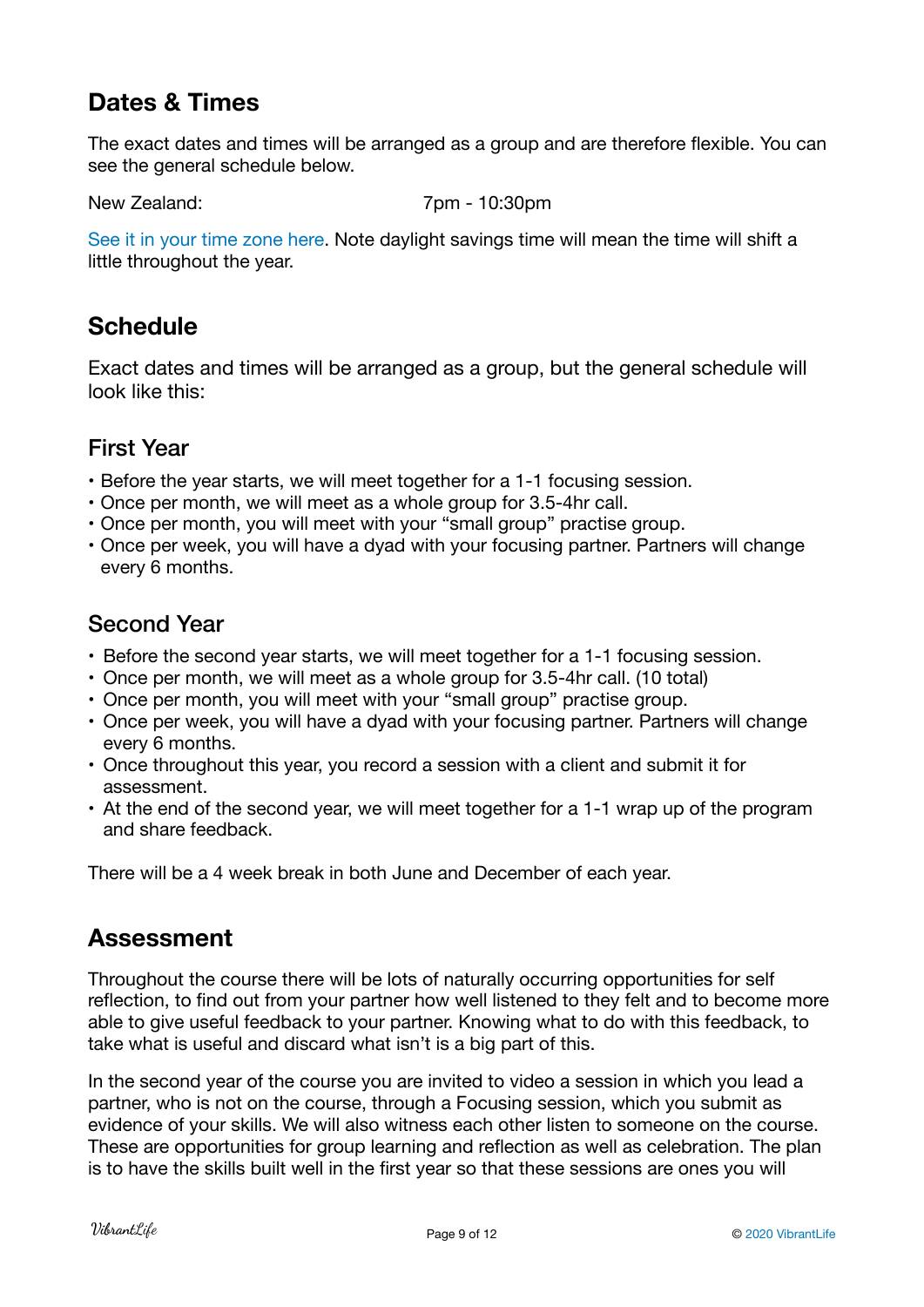enjoy. If you need help following your felt sense and your partners felt sense that will be addressed as early as possible in the programme.

If you want to be awarded the title of Focusing Trainer you will need to plan, carry out and evaluate a small training for a minimum of three sessions with a group of people of your choosing. The evidence can be written or recorded.

# <span id="page-9-0"></span>**Certification**

At the end of the programme there are three possible types of Certification.

- 1. **Certified Focusing Professional:** *Someone who has completed the course achieved certification.*
- 2. **Focusing Oriented Therapist:** *Someone who has achieved certification and belongs to a national counselling/psychotherapy organisation with a published code of ethics and accountability procedure.*
- 3. **Focusing Trainer:** *Someone who has achieved certification and has organised a teaching practise for 2+ students over 3+ sessions and provided a write-up to me for assessment.*

# <span id="page-9-1"></span>**Attendance**

Attendance is mandatory, but sometimes things happen. You can miss one session per year if absolutely necessary.

If you miss more than one session an additional individual 'catch-up' session with me is required for each absence. This will be charged at my standard hourly rate (150 NZD) and is to ensure you meet the Focusing Institutes requirements.

# <span id="page-9-2"></span>**Fees**

The fees for a 2 year program can be complicated to understand, some are mandatory and others are payable if you want to be accredited by TIFI. There are 4 separate fees:

- 1. [Program fees](#page-10-0) for the organisation, facilitation and administration of the program, paid directly to me.
- 2. [Trainee membership fees](#page-10-1) paid directly to TIFI (mandatory, annual).
- 3. [Certification fees](#page-10-2) paid directly to the Focusing Institute (one off and optional)
- 4. [Supervision fees](#page-10-3)  (optional) minimum of 6 hourly sessions of supervision with a recognised Focusing oriented Therapist. Supervision is most often recommended in the final third of the course, but you may choose to have ongoing supervision with a FoT for your client work throughout the course.

Below is a breakdown of fees.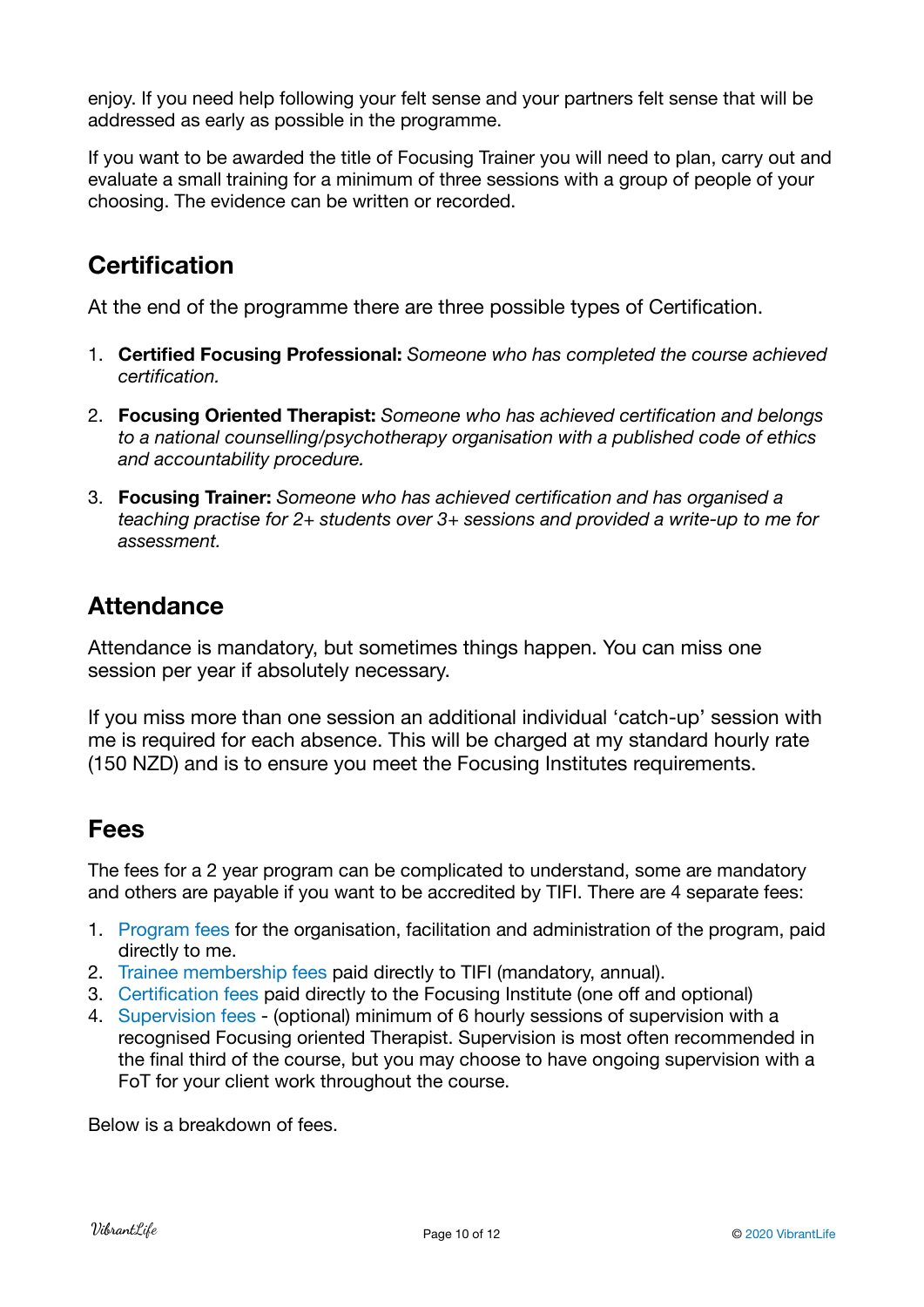#### <span id="page-10-0"></span>1. Program Fees

**NZ\$ 6,000.00** for the full program (including GST) and is payable in two instalments of 3,000.00 at the start of each year.

**Discounts:** I can offer A \$200 discount if the full program fee is paid 30 days prior to the course starting. The program is expensive and very time consuming to run, so no further discounts can be offered.

**Payments:** I accept bank transfers in NZD, AUD, EUR, USD, GBP and other currencies without fees.

I can accept card payments online. Card payment processing fees (2.9%) will be split evenly so we both pay half. Let me know when you register how you would like to pay.

#### <span id="page-10-1"></span>2. Trainee Membership Fees

**35 USD** paid directly to TIFI annually.

This is the fee for those in Europe, New Zealand, Australia, Japan and the UAE, reduced fees are offered to people living in countries with less favourable exchange rates. [Find out more.](https://focusing.org/course/membership)

#### <span id="page-10-2"></span>3. Certification Fees **(optional)**

**250 USD** one off fees paid directly to TIFI upon certification.

This is the fee for those in Europe, New Zealand, Australia, Japan and the UAE. Fees are similar for other countries [Find out more.](https://focusing.org/course/membership)

Certification is optional for participation in the programme, but necessary if you wish to be accredited by TIFI.

Certification at the Weeklong (Optional)

There is a Weeklong gathering held in different locations around the world. While It's not necessary to attend this, it's recommended as a wonderful culmination of the program and a great excuse to see a new part of the world. The Weeklong fees include the certification fee making it a good option if the weeklong is being held in a part of the world local to you. It is possible to be accredited by TIFI and not take part in the Weeklong but the USD 250.00 Certification fees must be paid.

#### <span id="page-10-3"></span>4. Supervision Fees **(optional)**

A list of therapists willing to offer reduced sessions for students will be made available in the second year of the programme. Supervision is optional for participation in the programme, but necessary if you wish to be accredited by TIFI.